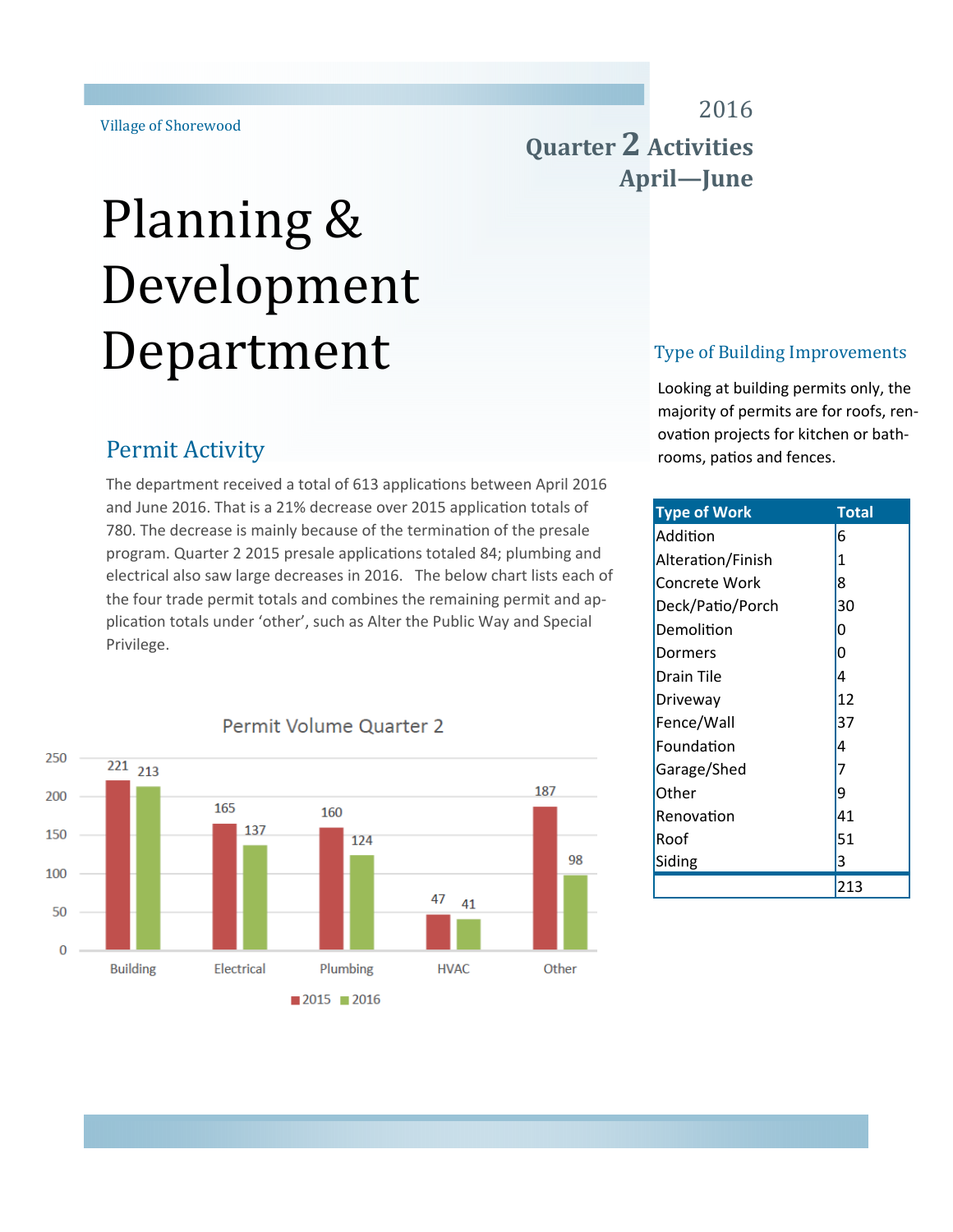## Property Investment

The following table shows only building permit construction improvement values by use for Quarter 2, comparing year 2015 and 2016. A total of \$2,262,907 has been invested in the second quarter and the majority in single-family homes, showing that homeowners continue to invest in their properties.

| <b>Building Permit by Use</b> | Qtr 2 2015 | <b>Construction</b><br>Value | Qtr 2 2016  | <b>Construction</b><br>Value |
|-------------------------------|------------|------------------------------|-------------|------------------------------|
| <b>Commercial</b>             | 18         | \$846,729                    | 9           | \$145,393                    |
| <b>Single Family</b>          | 176        | \$1,805,443                  | 160         | \$2,151,812                  |
| <b>Duplex</b>                 | 26         | \$229,256                    | 37          | \$293,577                    |
| <b>Condominium</b>            | 1          | \$7,000                      | $\mathbf 1$ | \$10,000                     |
|                               | 223        | \$2,894,428                  | 213         | \$2,718,268                  |

## **Inspector Activity**

The three building inspectors performed 1,642 inspections in the second quarter. Activities during the second quarter focused on:

- $\Rightarrow$  phase 2 of the General Capital project
- $\Rightarrow$  7 new garage builds
- $\Rightarrow$  3 duplex conversions
- $\Rightarrow$  Several small business renovations
- $\Rightarrow$  Open occupancy renewal applications
- $\Rightarrow$  Dozens of residential renovation projects
- $\Rightarrow$  Cross connection control survey
- $\Rightarrow$  Board of Appeals variances



#### **Training &**

#### **Accomplishments**

- $\bullet$  In April, Building Inspector David Henson attended the building inspector association conference.
- Inspectors Tim Koepp and Justin Burris attended Building Inspector Association meetings. The **BIASW** is incorporating more tours and demonstrations into their monthly meetings, which is great for new inspectors. They toured the new Oak Creek City Hall and New Baptist Church.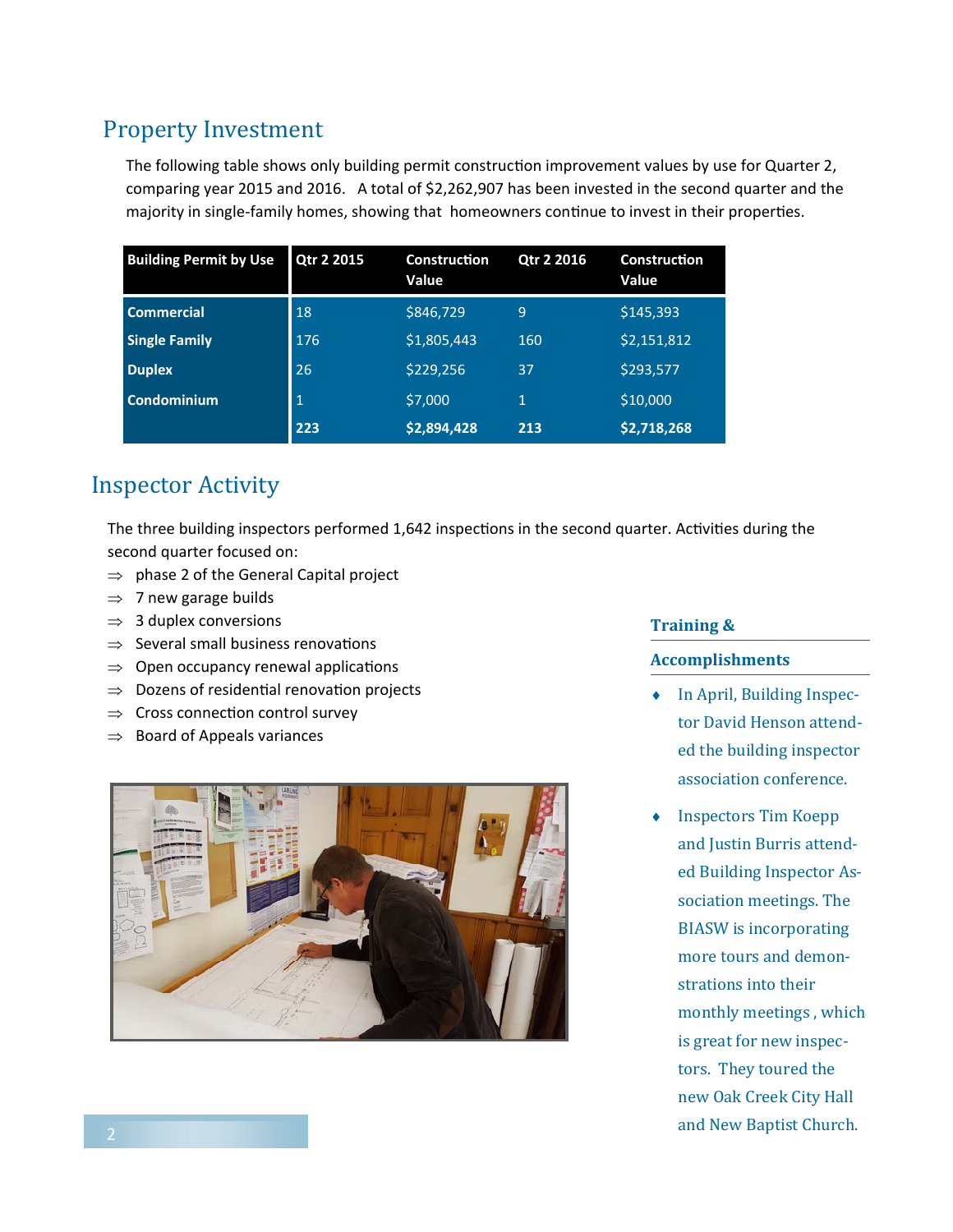#### **PDD Customer Service**

Polished Concrete was in the office picking up application forms. When he was told about our online fillable forms and pay he gave Crystal a high-five and said "you should get a 5-Star Award for having them online and doing online pay. I usually scan in municipalities forms and convert them to pdfs to fill them in any way! Just made my life a bit easier!"

Milestone Plumbing called for an inspection. After scheduled, Inspector Tim Koepp asked if there's anything else he can help him with. The gentleman noted he was elated that we offer fillable PDF permit forms online and that we are really ahead of other municipalities and didn't know of any other that even offered this as an option, and really loves what we have done. It makes his life much easier.

An email received:

"Dear Shorewood Village Managers and Code Officers,

I am writing to express my praise and sincere appreciation for the work of Justin Burris.

My family and I just closed on our new home and will be moving to Shorewood within the next week. During the course of our home purchase, we encountered a number of problems with the transaction-- sellers' failure to perform agreed upon work, failure to pull appropriate permits for work, etc...

In the face of these problems and deadlines, Mr. Burris responded quickly to inspect the property, identify problems, and give clear orders for next courses of action. Certainly none of this was his problem, but he treated our problem with great care. And he did so on short notice!

The work of Mr. Burris has made a significant difference in the life of my family. He

caught potential hazards, and provided peace of mind that our house would be safe. We were able to keep the sale from falling apart, and soon we will be Shorewood residents! We could not be happier.

Quarter 2 Responses

**Customer Service Card Responses:** 

- ◆ Timely, Polite–Great Experience!
- $\bullet$  Ok time on first visit—1 hour late on second visit
- Justin was very pleasant. Highly knowledgeable and very informative. Thank You!
- Very much appreciated what inspector said. Learned we could have probably avoided a sump pump. We didn't know we could ask for advice.
- It was very nice dealing with Justin.

#### **SURVEY QUESTIONS Yes % Yes No % No NA % NA Total**  DID INSPECTOR ARRIVE IN A TIMELY FASHION?  $\begin{vmatrix} 42 & 93\% & 3 & 7\% \end{vmatrix}$   $\qquad$   $\begin{vmatrix} 0\% & 45 \end{vmatrix}$ WAS INSPECTOR COURTEOUS? 45 100% 0% - 45 DID INSPECTOR GIVE CLEAR AND CONCISE IN-FORMATION? 45 100% 0% 45 **Very Satisfactory Satisfactory Unsatisfactory** HOW WOULD YOU RATE THE OVERALL VISIT?  $35$  78% 9 20% 0% 0% 45

## Beekeepers In Shorewood



So far Shorewood has two official beekeepers and both hives are thriving. PDD continues to receive calls inquiring about the process.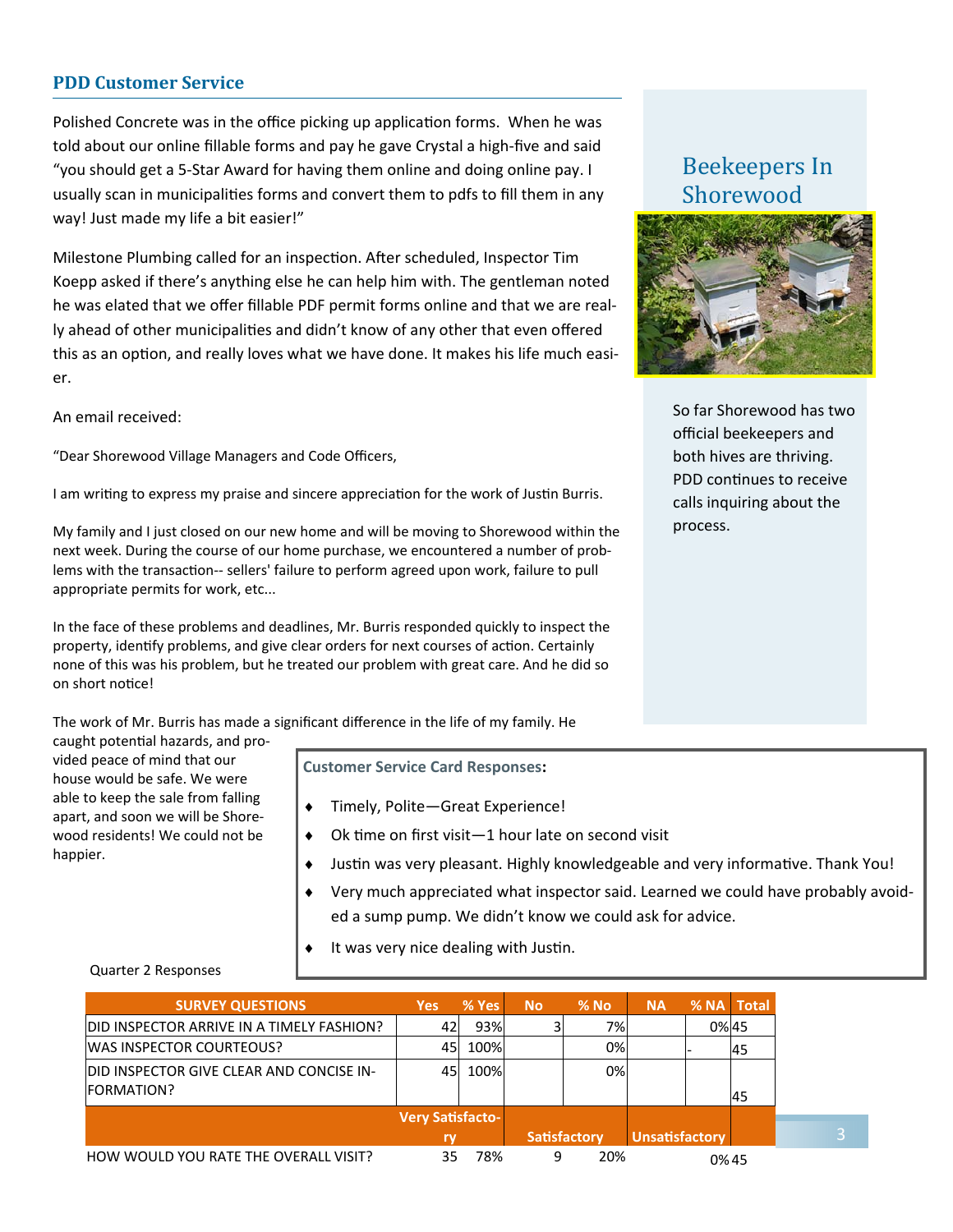## Planning Highlights Quarter 2

- ◆ Site plan review and approvals for restaurant project at 4144 N. Oakland
- Committee Meetings by Numbers:
	- 3 Plan Commission meetings/ 3 agenda items 3 Board of Appeals/ 8 agenda items
	- 6 Design Review Board/ 23 agenda items
	- 3 CDA meetings
	- 3 Ad Hoc Residential Design Guidelines meetings
	- 6 Wilson Drive Task Force meetings
	- 1 Wilson Drive Open House meeting
	- 1 Bike share public meeting
	- 1 Fair Housing public meeting
- 12 Neighborhood Improvement Loan Program inquiries; 1 closing; 2 completed projects, 3 inspections.
- Trained staff in new GIS by Esri mapping platform that was launched in June.



### **Property Enforcement Efforts**

The number of property enforcement orders for quarter 2 totals 176. Two new categories were added to the Enforcement module of the building application system that is included in that total, which are *Cross Connection* and *Work Without Permit*. The below table shows subtotals for the original source of enforcement orders: *Complaints, Self-Initiated* inspections or, self-initiated *Duplex Enforcement*. The number of inspections for these three are much higher than last year because of more staff time available with the termination of the pre-sale program.

| 2016 Total Enforcement Orders by Origi- |                   |            |  |  |  |  |
|-----------------------------------------|-------------------|------------|--|--|--|--|
| nation                                  | <b>Qtr 2 2015</b> | Qt2 2 2016 |  |  |  |  |
| Complaints                              | 19                | 36         |  |  |  |  |
| Self-Initiated                          | 14                | 60         |  |  |  |  |
| Duplex Enforcement                      | 2                 | 19         |  |  |  |  |
| Subtotal 35                             |                   | 115        |  |  |  |  |
| <b>Work Without Permit</b>              |                   | 44         |  |  |  |  |
| <b>Cross Connection</b>                 |                   | 17         |  |  |  |  |
| Total                                   | 35                | 176        |  |  |  |  |

#### **Citations**

In quarter two, seven citations were issued for seven properties, totaling \$2,065.

YTD: 23 citations totaling \$8,585 issued. \$1,317 paid, \$187 voided and \$187 dismissed.